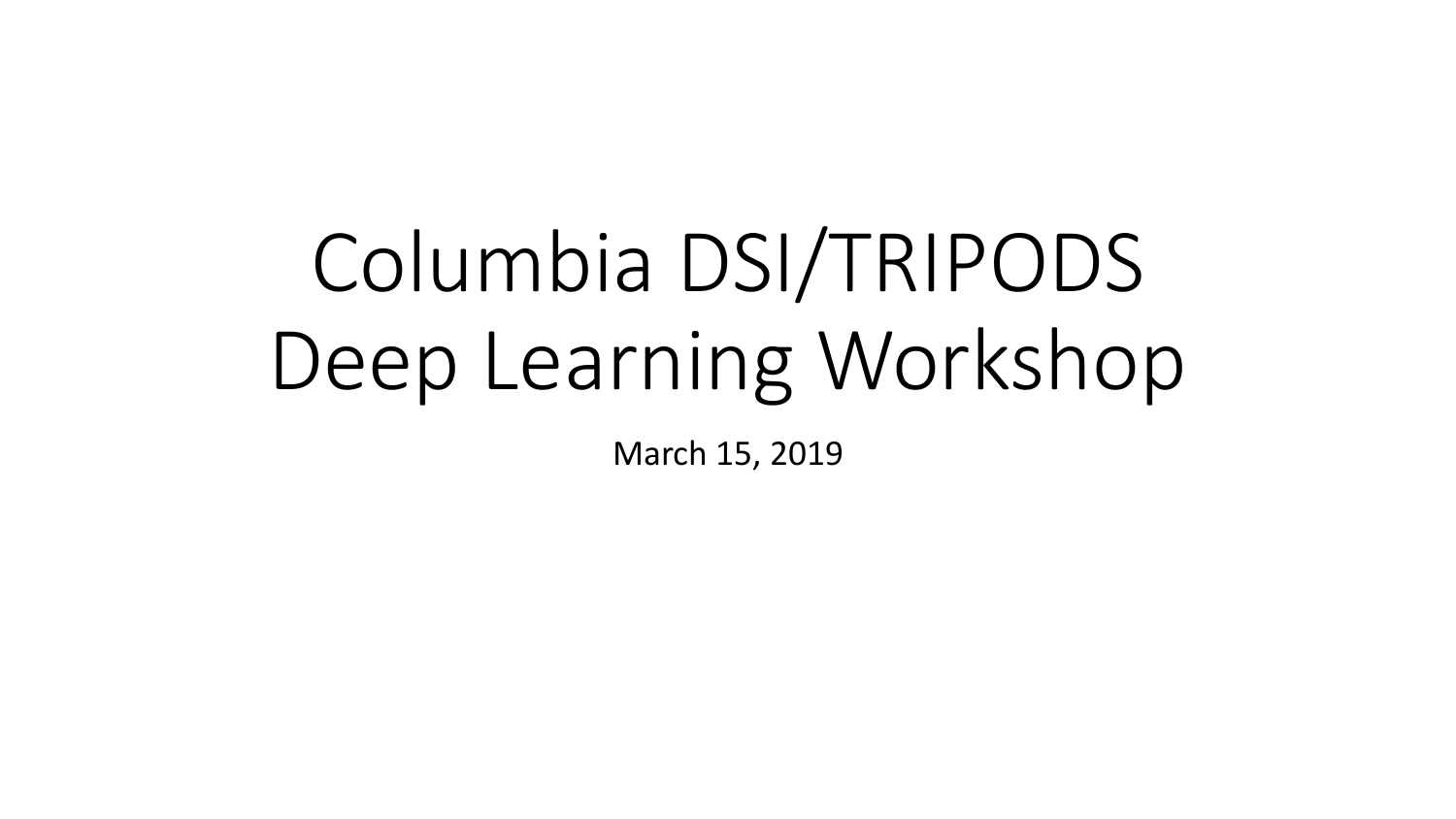### Foundations of Data Science @ Columbia

- Center for Foundations of Data Science + Columbia TRIPODS Institute
	- Alex Andoni (CS)
	- David Blei (CS/Stats)
	- Qiang Du (APAM)
	- Daniel Hsu (CS)
	- Cliff Stein (CS/IEOR)
	- Chris Tosh (CS/DSI)
	- John Wright (EE)
	- Tian Zheng (Stats)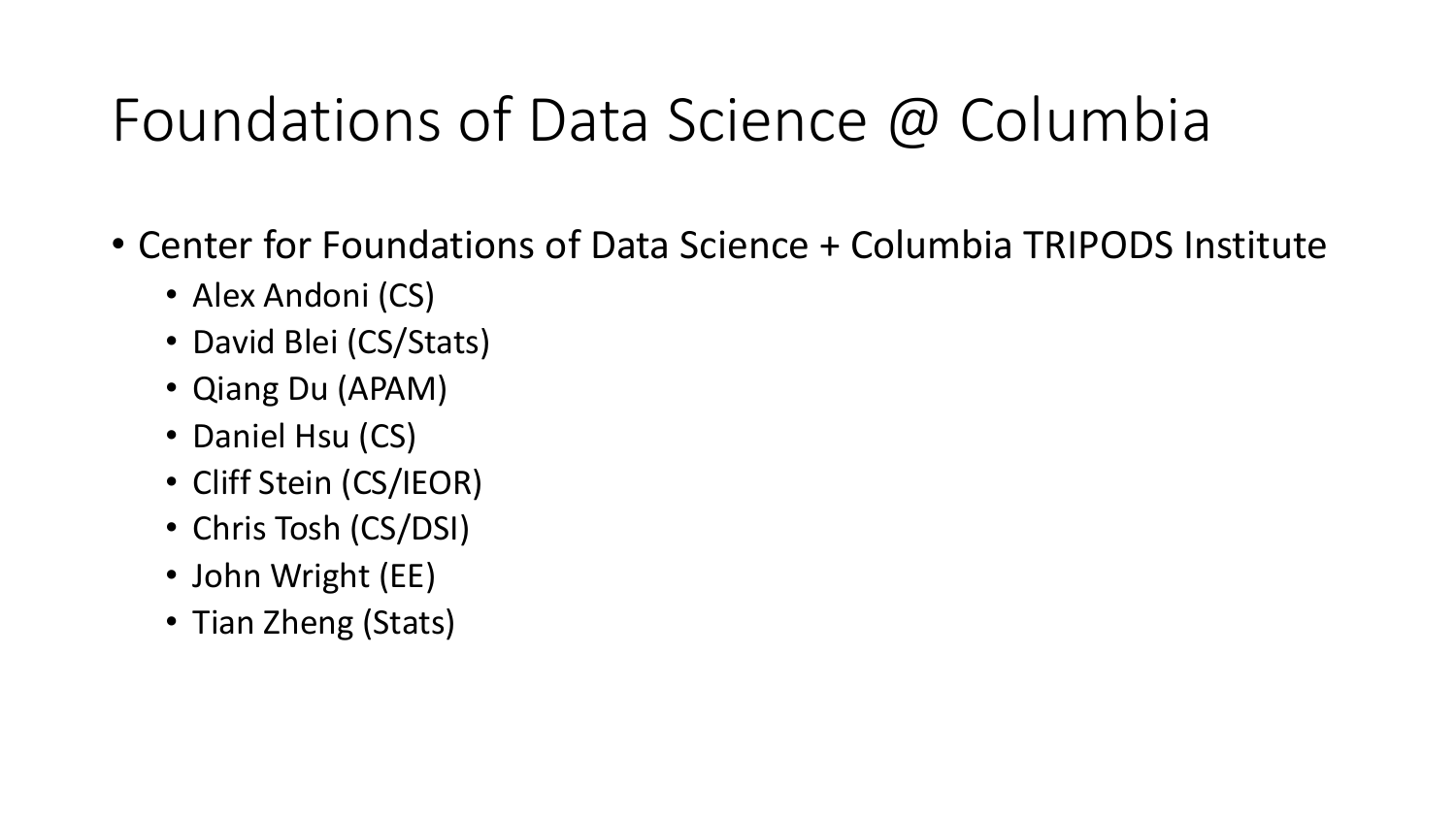#### Goals

- Showcase research in **foundations and applications of deep learning** at Columbia University and beyond.
- Bring together brilliant minds to identify:
	- **Research directions**
	- **Open problems**
	- **Potential collaborations**
- Build community at Columbia around common interests!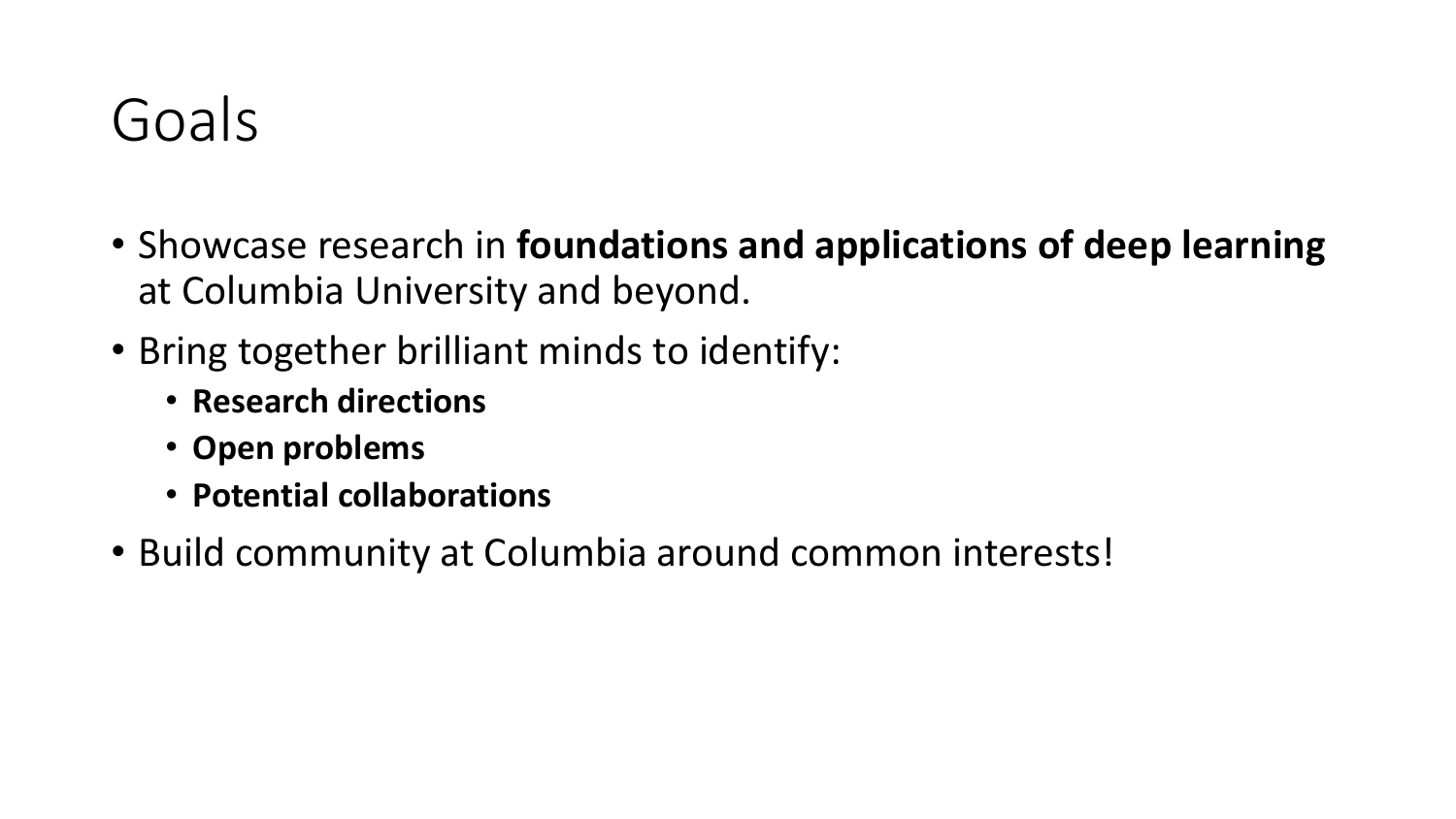## Agenda

- 9:00-9:05: Opening remarks
- 9:05-9:35: Xuan (Sharon) Di "Deep Learning in Transportation"
- 9:35-10:05: Maxim Topaz "NimbleMiner: a user driven multi-lingual approach to healthcare text mining with deep learning"
- 10:05-10:35: Mingoo Seok "Recent Advances in AI and ML Hardware Design"
- 10:35-11:00: Break
- 11:00-12:00: Matus Telgarsky "Open problems and recent advances in deep learning theory: representation, generalization, and optimization"
- 12:00-1:30: Lunch
- 1:30-2:00: Zoran Kostic "Tracking objects and fields in videos using deep learning"
- 2:00-2:30: Suman Jana "Building Verifiably Secure Machine Learning Systems"
- 2:30-3:00: Break
- 3:00-3:30: Ali Hirsa "Deep Learning & its applications in Quantitative Finance"
- 3:30-4:00: Paul Sajda "Deep Learning for Fusion and Inference in Multimodal Neuroimaging"
- 4:00-4:30: Panel discussion (Matus Telgarsky, Suman Jana, Zoran Kostic), moderated by John Wright.